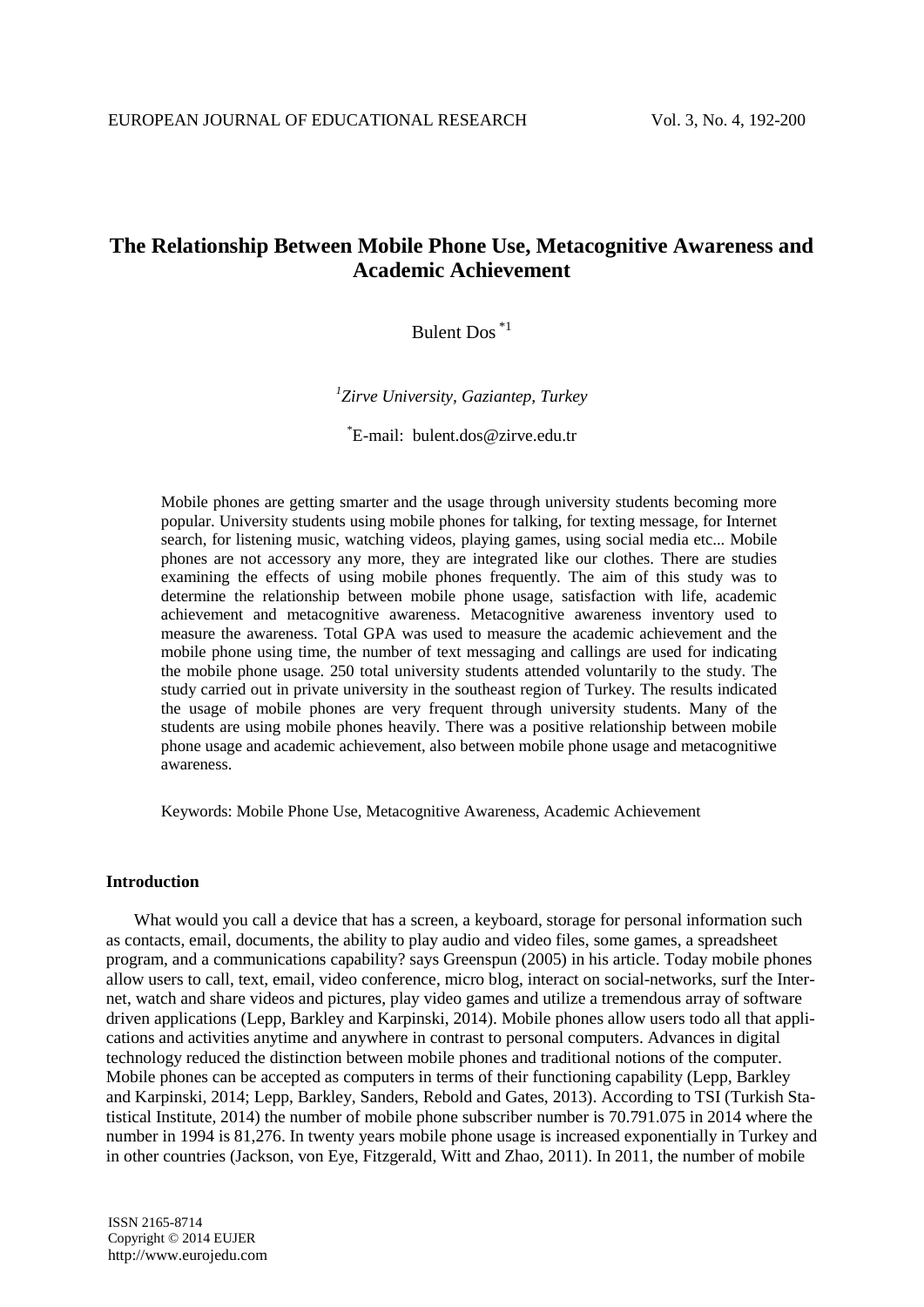### *Mobile Phone Use, Metacognitive Awareness and Academic Achievement* 193

phones world-wide exceeds 5.6 billion, showing an 11% increase compared to its previous year and an average penetration rate of 79.86% worldwide (Gartner, 2011). Mobile phone usage (MPUse) has an influence on changing the attitudes, values, beliefs and behaviors of the people. University students are using mobile phones as a part of their life. One student from this study stated: I can't live without my mobile phone because now it is a part of my body!As MPUse is becoming and indispensable part of people's lives, it is also becoming source of severe problems for both individuals and organizations (Salehan and Negahban, 2013). A study on MPUse and happiness and academic performance showed that "for the population studied, high frequency cell phone users tended to have lower GPA, higher anxiety, and lower satisfaction with life (SWL) relative to their peers who used the cell phone less often" (Lepp, Barkley and Karpinski, 2014). One of the strong predictor of academic success is metacognition (Dunning, Johnson, Ehrlinger and Kruger, 2003; Kruger and Dunning, 1999). It refers to higher-order mental processes involved in learning such as making plans for learning, using appropriate skills and strategies to solve a problem, making estimates of performance, and calibrating the extent of learning (Dunslosky and Thiede, 1998). Considering all this factors on academic achievement the purpose of this study was to investigate the potential relationships: MPUse and academic achievement; MPUse and Metacognitive awareness; and MPUse and happiness.

## *Review of related work*

Bringing mobile phones to the school and using it while studying or listening to the teacher is a common behavior for university students (Junco and Cotton, 2011; Jacobsen and Forste, 2012). Students are using their mobile phones for sending or receiving text messages, communicating on Facebook or surfing in Internet while they are in class. Likewise,Sánchez-Martínez and Otero (2009) found that although CPUse was typically prohibited in the classroom, half of the students in their sample reported bringing the device to school and keeping it on during class. Using mobile phones interfere with school work and consequently revealing school failure (Wood, Zivcakova, Gentile, Archer, De Pasquale and Nosko, 2012). Jacobsen and Forste (2011) identified a negative relationship between the use of a variety of electronic media including cell phones (calling and texting) and academic performance (selfreported GPA) among first year university students in the United States. End, Worthman, Mathews and Wetterau (2009) found that ringing cell phone impairs the learning performance. Participants in the ringing condition performed significantly worse on the disrupted test items and were less likely to include the disrupted information in their notes. In recent study Walsh, Fielder, Carey and Carey (2013) found negative association between media use and academic outcomes after controlling for prior academics and demographics among first year female college students. Sánchez-Martínez and Otero (2009) found a relationship between ''intensive'' CPUse and school failure. Lee (2014) using a sample of African American and Hispanic middle and high school teenagers found a negative relationship between Facebook activity and math grades.

Psychologist Ed Diener (2008), author of *Happiness: Unlocking the Mysteries of Psychological Wealth*, describes what psychologists call "subjective well-being" as a combination of life satisfaction and having more positive emotions than negative emotions. One can see that many people seem entertaining and satisfied when they are using their mobile phones. Very little research has been conducted to explore the relationship between happiness and mobile phone use. Lepp et al, (2014) studied this relationship and found that high frequency mobile phone users tended to have lower academic performance, higher anxiety and lower satisfaction with life relative to their peers who used the mobile phone less often. Life satisfaction are influenced by success or failure in important life domains such as academic performance for university students (Pavot and Diener, 2008).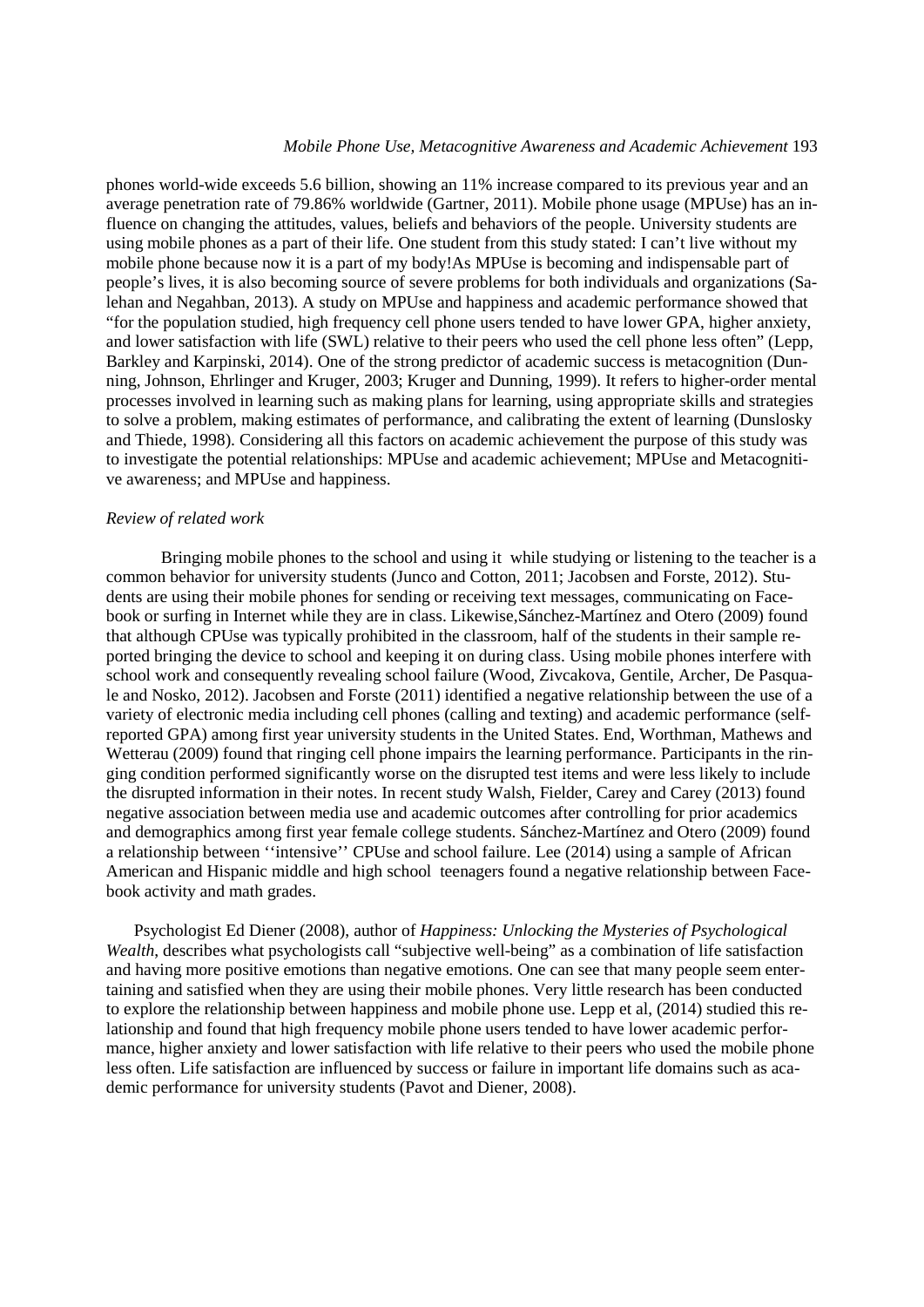## 194 *Dos*

#### *Mobile phone use, metacognitive awareness and satisfaction with life*

Metacognitive awareness is very important for its effect on academic achievement. Metacognition is important in learning and is a strong predictor of academic success (Dunning, Johnson, Ehrlinger and Kruger, 2003; Kruger and Dunning, 1999). Metacognition refers to awareness and monitoring of one's thoughts and task performance, or more simply, thinking about your thinking (Flavell, 1979).

College students and adolescents use electronic media simultaneously with other media or during activities requiring more focused attention, like class (Jacobsen and Forste, 2011). Multi-tasking is the apparent performance by an individual of handling more than one task at the same time. Multitasking is divided attention and non-sequential task switching for ill defined tasks (Junco and Cotten, 2012). Many researches indicated multi-taskingis the cause of negative relationship between MPUse and academic performance (Wood et al., 2012; Junco and Cotton, 2012; Rosen, Carrier and Cheever, 2013).

Mayer and Moreno's (2003) research-based cognitive theory of learning and information overload provides a framework to understand howmulti-tasking can affect the learning process. There are four assumptions based on the evidence of how we process information: 1. That the human information processing system has two channelsauditory and verbal; 2. That each channel has a limited capacity for cognitive processing; 3. This capacity is used when selecting and then modulating (how the selected item is processed) presented stimuli; and 4. Meaningful learning requires that a substantial amount of cognitive processing occur either in the visual or auditory channels (Chun et al., 2011; Mayer & Moreno, 2003). Multi-tasking is preventing one to develop higher order thinking skillls such as metacognitive skills.

Life satisfaction, as first described by Shin and Johnson (1978), "refers to a judgmental process in which individuals assess the quality of their lives onthe basis of their own unique set of criteria'' (Pavot&Diener, 1993: 164). The most widely used measure of life satisfaction is the ''Satisfaction with Life Scale'' developed by Diener, Emmons, Larsen, and Griffin (1985). Since its introduction, it has been used in hundreds of studies and a variety of clinical settings. Yetim (1993) adaptated this scale into Turkish and Doğan and Totan (2013) validated finally this scale into Turkish. According to Lepp, Barkley and Karpinski (2014) MPUse increases subjective well-being or happiness. High GPA is also can be considered to increase the happiness. For university students, an important life domain influential in judgments of life satisfaction is academic performance (Pavot&Diener, 2008; Schimmack, Diener, &Oishi, 2002).

#### *Research Questions and hypotheses*

Considering the literature we can assume that there is a relation between MPUse, academic performance and satisfaction with life. Lepp et al, (2014) found relationship MPUse and academic performance and satisfaction with life. The main features of current smart mobile phones provide students to search real time in the net, communicate with teachers and students whenever they want. Therefore two main research questions were: (1) What is the relationship between total mobile phone use (MPUse), Academic Performance (actual GPA), MetacognitiveAwareness (MCA) and Satisfaction with Life (SWL) (2) What is the relationship between Texting, Academic Performance (actual GPA),MetacognitiveAwareness (MCA), and Satisfaction with Life (SWL) The following hypotheses were investigated:

- (RQ 1 H1). MPUse will have a negative relationship with GPA andMCAandSWL
- (RQ 2 H1). Texting will have a negative relationship with GPAand MCAandSWL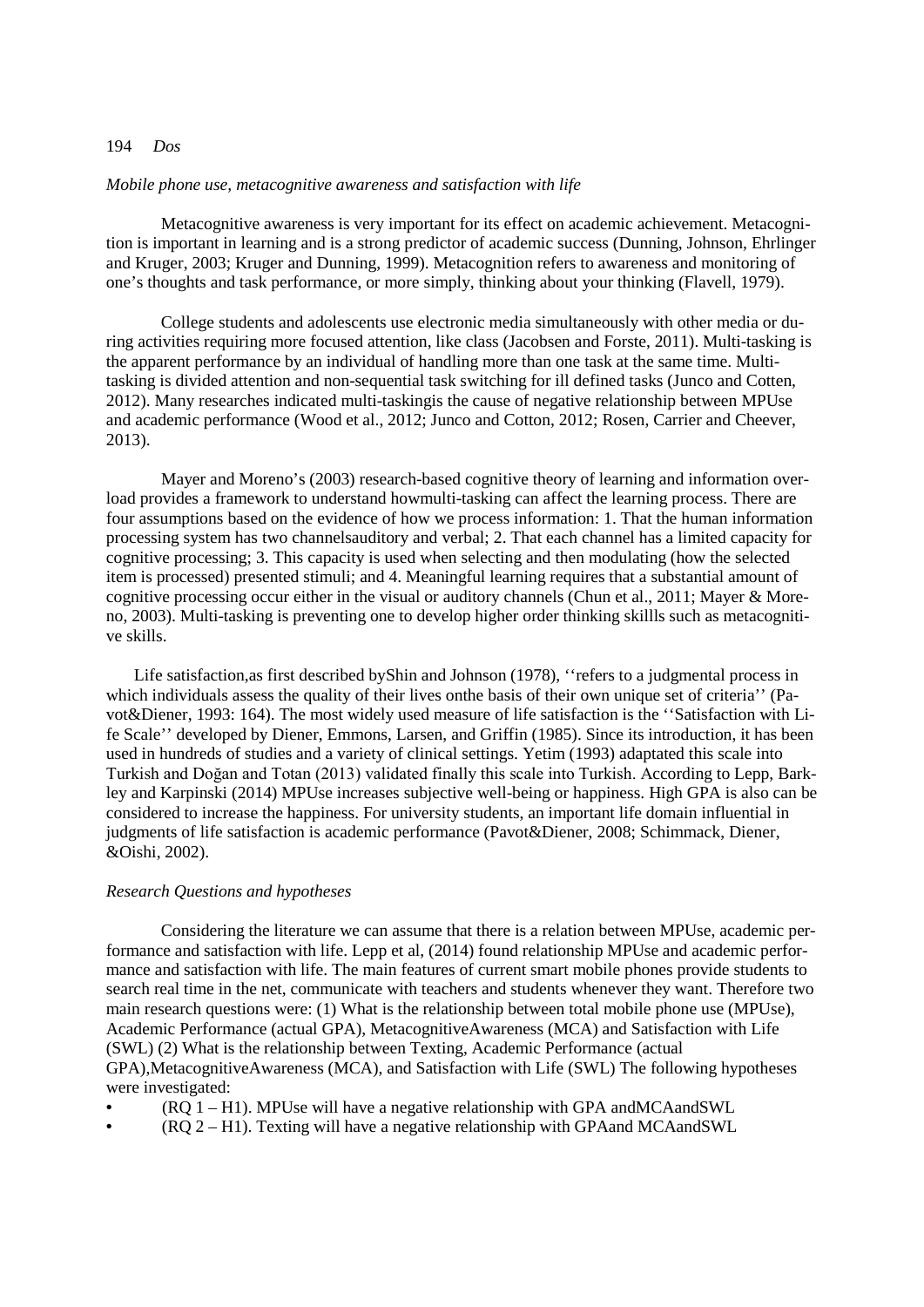## **Methodology**

#### *ParticipantsandProcedures*

Thesample of thisstudygroupconsists of 176 femaleand 33 malestudents, totally 209 studentsfrom a mid-size universitylocated at thesouth-eastregion of Turkey. Studentswereallstudying at thefaculty of education, %23,4 of thestudentsfromprimaryschooleducation, %16,3 of thestudentsfrommathematicseducation, %16,7 of thestudentsfrom English Teachingeducation, %13,4 of thestudentsfrompyschlogicalcounsellingeducationandfinally 30,1 of thestudentsfrompreschooleducation.%32,5 of thestudentsstudyingtheirfirstyear, %42,6 of thestudentsstudyingtheirsecondyear, % 9,1 of thestudentsstudyingtheirthirdyearand % 15,8 of thestudentsstudyingtheirfourthyear of theireducation. Theages of thestudentsvariesbetween 18 and 26. Theaverageage of participants is 21.2.Theprintedquestionnaireswereadminsteredtothestudents in thespringterm of 2014. TheGPA in thisstudywas self reported.

#### *Measures*

The survey includes five separate sections: (1) demographic information, (2) questions about mobile phone and texting use (Lepp, et al., 2014), (3) satisfaction with life (Doğan and Totan, 2013), (4) Self reported GPA, (5) metacognitive awareness inventory (Akın, Abacı &Çetin, 2007). Demographic information included gender, age, department and year at the school. Questions about mobile phone usage were asked to the students that the total MPUse in a day in minutes. Students were asked to make their best prediction about the total MPUse except for listening music. Also students were asked how many message totally they received or sent including SMS, Viber, WhatsApp and other applications. Two texting (sending and receiving) highly correlated (Pearson correlation= .866) Daily calling logs also asked to students. The SWL inventory includes six questions about general life satisfaction using a 4-point Likert scale from never (coded 0) to frequently (coded 3). Higher scores on this measure indicate more life satisfaction, with a score of 12 representing the neutral point on the scale. Previous research demonstrates the SWL has strong internal consistency (Coefficient Alpha = .87) (Lepp et al., 2014). Likewise the SWL performed well with this study's sample of undergraduate students (Coefficient Alpha =  $.81$ , N= 209). Students were asked to write their total GPA, first year students were asked to write the first term GPA.

The metacognitive awareness inventory includes eight subscales: (1) declarative knowledge (8 item), (2) procedural knowledge (4 item), (3) conditional knowledge (5 item), (4) planning (7 item), (5) information management strategies (9 item), (6) monitoring (8 item), (7) debugging strategies (5 item) and  $(8)$  evaluation  $(6 \text{ item})$ . The coefficient alpha is calculated in this study is  $.93, N=209$ . The questionnaire was firstly administered to a class (28 students) and get feedback about the clearance, meaning and the language of understanding. The questionnaire was altered according to the suggestions.

## *Data analysis*

Descriptive statistics used for demographic variables with SPSS 17 software. Additionally, Pearson correlations between main variables were examined prior to the regression analysis.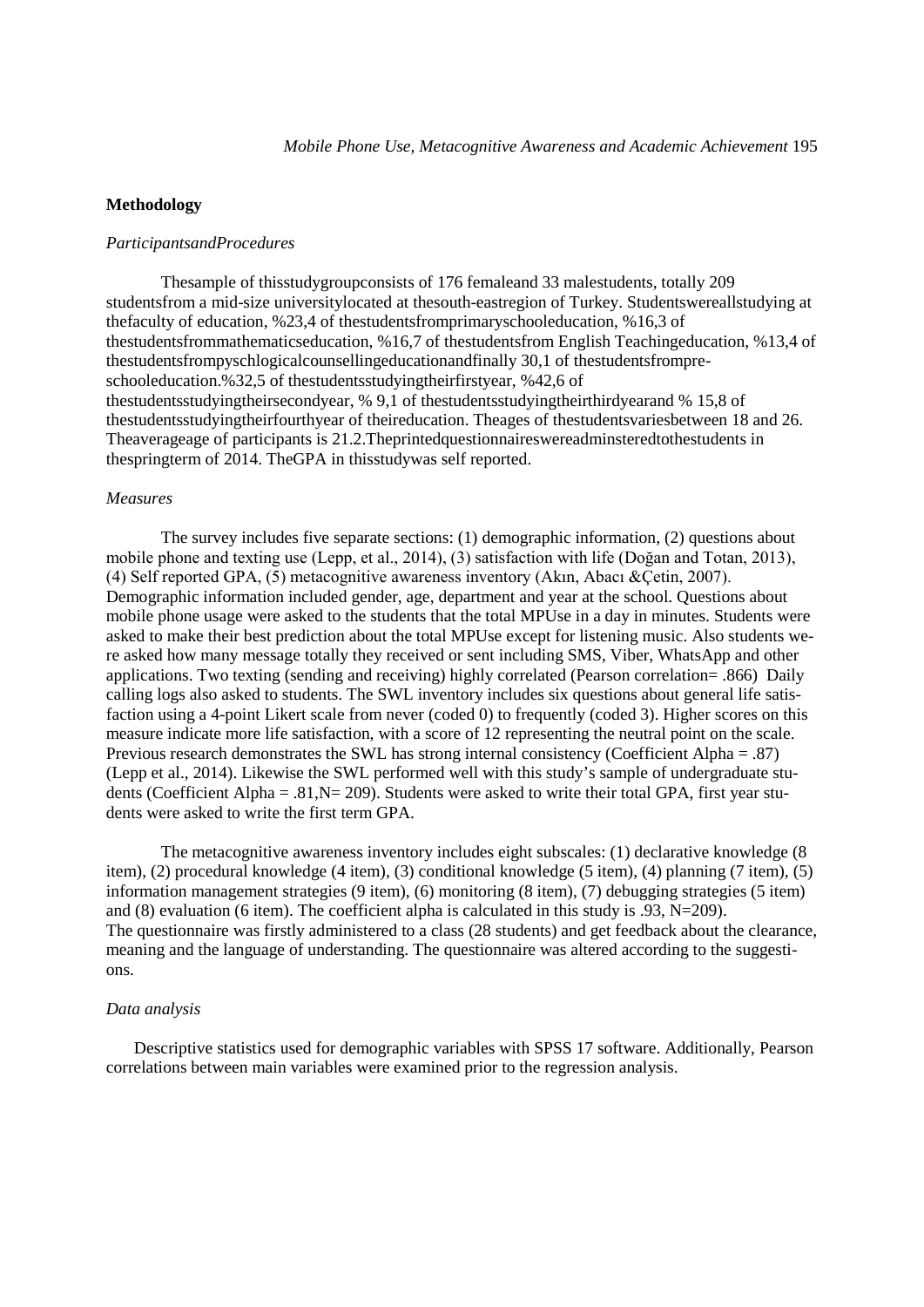# **Results**

## *Descriptive statistics and correlations*

Before conducting any descriptive or inferential statistics, an examination of outliers ( $z \pm 2.58$ ) on the major variables (i.e., CPUse, Texting, GPA, and SWL) was conducted. Descriptive statistics for major variables are presented in Table 1.

| <b>Descriptive Statistics</b> |     |         |         |        |                       |  |  |  |
|-------------------------------|-----|---------|---------|--------|-----------------------|--|--|--|
|                               | N   | Minimum | Maximum | Mean   | <b>Std.</b> Deviation |  |  |  |
| <b>MPUse</b>                  | 209 | 3,00    | 960,00  | 319,60 | 204,86                |  |  |  |
| Sent messages                 | 209 | 10,00   | 800,00  | 115,05 | 140,00                |  |  |  |
| Total texting                 | 209 | 10,00   | 1000,00 | 138,87 | 183,65                |  |  |  |
| Outgoing calls                | 209 | 10,00   | 150     | 8.97   | 14,045                |  |  |  |
| Incoming calls                | 209 | 10,00   | 50,00   | 9,40   | 9,14                  |  |  |  |
| <b>SWL</b>                    | 209 | 1,00    | 18,00   | 11,28  | 4,05                  |  |  |  |
| <b>MCA</b>                    | 209 | 2,06    | 4,86    | 3,49   | , 51                  |  |  |  |

| Table 1. Descriptive statistics for major variables |  |  |  |  |  |
|-----------------------------------------------------|--|--|--|--|--|
|-----------------------------------------------------|--|--|--|--|--|

MPUse= Total Mobile Phone Use

SWL= Satisfaction With Life

MCA= Metacognitive Awareness

Students reported spending average 319,60 (SD=150,86) minutes per day using their mobile phones, and sending average 115 (SD=65) messages per day while receiving 138 (SD=72) messages per day. Mean GPA of the students were 2,91 (SD=,53). Additionally satisfaction with life score shows that students have neutral happiness levels (Mean=11,2 SD=4,05). Students have high metacognitive awareness scores (Mean=3,49 SD=,51).

Table 2. Pearson correlations between the variables for research question (N=209)

|                      | MPUse | <b>GPA</b> | <b>MCA</b> | <b>SWL</b>          | Recei-  | Incoming                 |
|----------------------|-------|------------|------------|---------------------|---------|--------------------------|
|                      |       |            |            |                     | ved     | calls                    |
|                      |       |            |            |                     | Messa-  |                          |
|                      |       |            |            |                     | ges     |                          |
| <b>MPUse</b>         |       | $-135$     | $-104$     | ,050                | ,429    | $,250$ **                |
| <b>GPA</b>           |       |            | $,292$ **  | ,213                | $-.034$ | ,172                     |
| <b>MCA</b>           |       |            |            | $,141$ <sup>*</sup> | $-.021$ | ,030                     |
| SWL                  |       |            |            |                     | $,166*$ | $,155$ <sup>*</sup>      |
| <b>Total Texting</b> |       |            |            |                     |         | $,179*$                  |
| Incoming calls       |       |            |            |                     |         | $\overline{\phantom{a}}$ |

\*\*. Correlation is significant at the 0.01 level

\*. Correlation is significant at the 0.05 level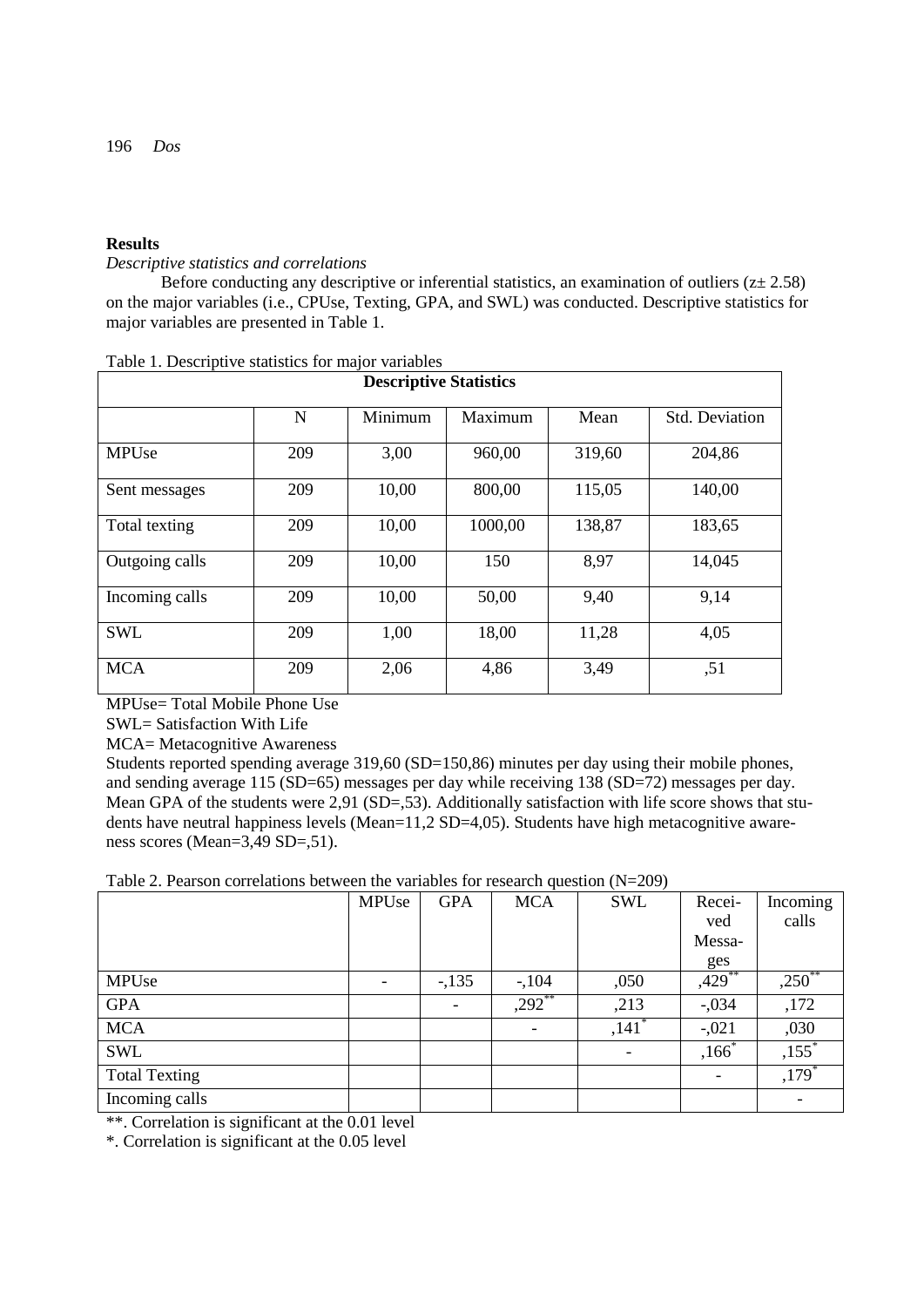Table 2 include the zero-order Pearson correlations between the variables for the two data sets (i.e., MPUse, Texting, SWL, MCA). The hypothesized correlations between the majorvariables were not in the expected direction and not statistically significant (p<.05). The correlations between MPUse and SWL, MCA and GPA were not statistically significant ( $p$  > .05). Also the correlations between Texting and SWL, MCA and GPA were not statistically significant (p > .05). But apart from research hypotheses there was a correlation between GPA and MCA, MCA and SWL, SWL and received messages. Because of the correlation between unexpected variables, regression analysis was done between newly correlated variables. The first analysis was done between MCA and GPA. Table 3 shows the effect of the MCA on the GPA with the analysis of regression.

| Tuble 31 The entert of them on STTT (Emilia Texters) and follow |                        |                |      |      |      |            |         |  |
|-----------------------------------------------------------------|------------------------|----------------|------|------|------|------------|---------|--|
| <b>Model 1</b>                                                  | Predictedvariable: GPA |                |      |      |      |            |         |  |
| Variables                                                       | B                      | <b>StError</b> | Beta |      | p    | Zero-order | Partial |  |
| Constant                                                        | 2,802                  | ,297           |      | 9,44 | ,000 |            |         |  |
| <b>MCA</b>                                                      | ,268                   | ,100           | ,292 | 2,67 | ,009 | ,292       | ,292    |  |
| R=,292 $\mathbb{R}^2$ =,085<br>$F(1, 209)=7,15 p=0,009$         |                        |                |      |      |      |            |         |  |

Table 3. The effect of MCA on GPA (Linear regression analysis)

Linear regression analysis was done to find out the effect of the MCA on GPA. Table 3 shows that MCA has a statistically significant effect on GPA. This model explains the %8 of variance of GPA of university students  $(F (1, 209)= 7,15 \text{ p=0,009})$ . The second regression analysis was done between MCA and SWL. Table 4 shows the effect of the MCA on SWL.

Table 4. The effect of MCA on SWL (Linear regression analysis)

| <b>Model 1</b>                                      | <b>Predictedvariable: SWL</b> |                |              |      |      |            |         |  |
|-----------------------------------------------------|-------------------------------|----------------|--------------|------|------|------------|---------|--|
| Variables                                           | B                             | <b>StError</b> | <b>B</b> eta |      | p    | Zero-order | Partial |  |
| Constant                                            | 7,42                          | 1,92           |              | 3,86 | ,000 |            |         |  |
| <b>MCA</b>                                          | 1,10                          | ,54            | ,14          | 2,03 | ,043 | ,141       | ,141    |  |
| R=,141 $\mathbb{R}^2$ =,020 F (1, 209)= 4,15 p=0,43 |                               |                |              |      |      |            |         |  |

Linear regression analysis was done to find out the effect of the MCA on SWL. Table 4 shows thatMCA has a statistically significant effect on SWL. This model explains the %2 of variance of SWL of university students  $(F (1, 209)=4.15)$  p=0.43). The third regression analysis was done between received message and SWL. Table 5 shows the effect of the received message on SWL.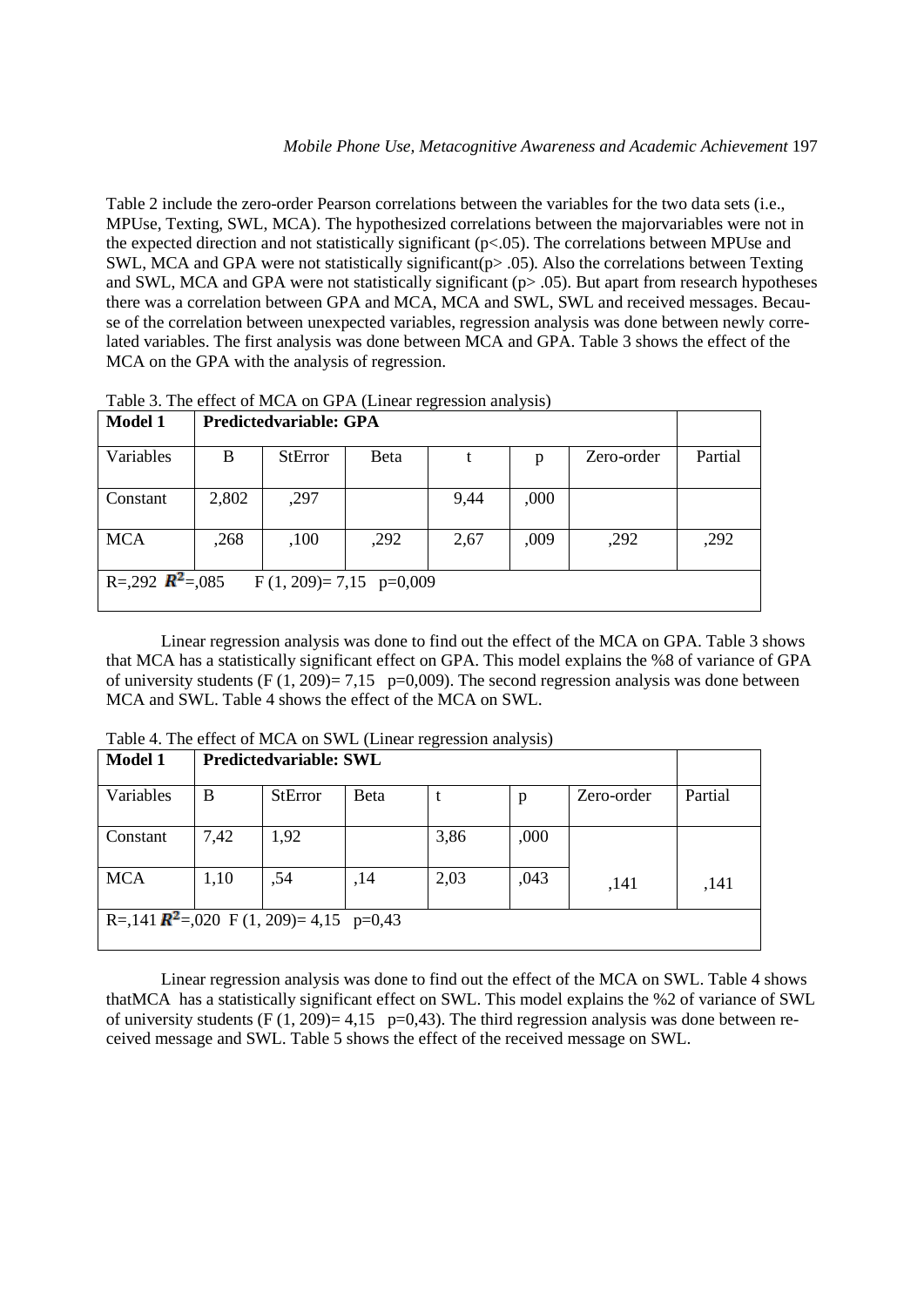198 *Dos* 

| <b>Model 1</b>        | <b>Predictedvariable: SWL</b> |                |      |       |      |            |         |
|-----------------------|-------------------------------|----------------|------|-------|------|------------|---------|
| Variables             | B                             | <b>StError</b> | Beta |       | p    | Zero-order | Partial |
| Constant              | 10,83                         | ,34            |      | 31,38 | ,000 |            |         |
| Receivedmessage       | .004                          | ,00            | ,16  | 2,39  | ,018 | ,166       | ,166    |
| $R = 166$ $R^2 = 027$ | F $(1, 209) = 5,72$ p=0,018   |                |      |       |      |            |         |

Table 5. The effect of Received message on SWL (Linear regression analysis)

Linear regression analysis was done to find out the effect of the total received message on SWL. Table 5 shows that total received message has a statistically significant effect on SWL. This model explains about the %3 of variance of SWL of university students (F  $(1, 209) = 5.72$  p=0,018).

## **Discussion**

The purpose of this study was to examine the influence of two measures of MPUse (Total MPUseand Texting) on Academic Performance (GPA), SWL, and in turn, Metacognitive Awareness (MCA)The results indicated that two measures of MPUse and texting is not related with MCA and GPA. The MPUsers divided into three groups (high frequency, normal and lower users) according to the literature (Lepp et al., 2014). There is also no relation found between these three groups between MCA, SWL and GPA. GPA was self-reported in this study, the explanation can be made why there is no relationship between GPA and MPUse. The researcher couldn't get the GPA scores of the students because of the ethical considerations. Previous researches indicate that there is a negative relation between MPUse and GPA (Lepp et al., 2014; Jacobsen &Forste, 2011; Junco & Cotton, 2011, 2012; Rosen, Carrier et al., 2013; Wood et al., 2012). Because the average satisfaction scores of the students is at neutral level, we can say this might resulted that there is no relationship found between SWL and MPUse. Lepp et al, (2014) found a mediated relationship between MPUse and subjective well-being (happiness) as measured by the Satisfaction with Life Scale (SWL; Diener et al., 1985). Previous research has showed that the SWL is predictive of various life outcomes including physical and mental health, longevity, marital satisfaction, stronger social relationships, reduced risk of suicide, and alcohol and chemical abuse (Pavot&Diener, 1993, 2008). MPUse is also related with physical activity (Lepp et al., 2013) that MPUse lowers the physical activity and this results some healthy problems leading unhappiness.

This study revealed some of implications beyond its research hypotheses. The first finding about this is the effect of MCA on total GPA. That means MCA can predict the %8 of the variance of total GPA of the university students. Previous research shows that MCA has an effect on the total GPA (Bagceci, Döş and Sarıca, 2011; Tok, Ozgan and Döş, 2010). Tok et al., (2010) found that MCA can predict the % 6 of the academic achievement of university students. The result of this study is consisting with the previous study in its prediction of academic achievement.

The second unexpected result of this study was the effect of MCA on SWL. MCA has a positive effect on SWL and can predict %2 of its variance. SWL should be related with GPA but in this study SWL was related with MCA and total received message. Previous re-search has demonstrated that the SWLS is predictive of various life outcomes including physical and mental health, longevity, marital satisfaction, stronger social relationships, reduced risk of suicide, and alcohol and chemical abuse (Pa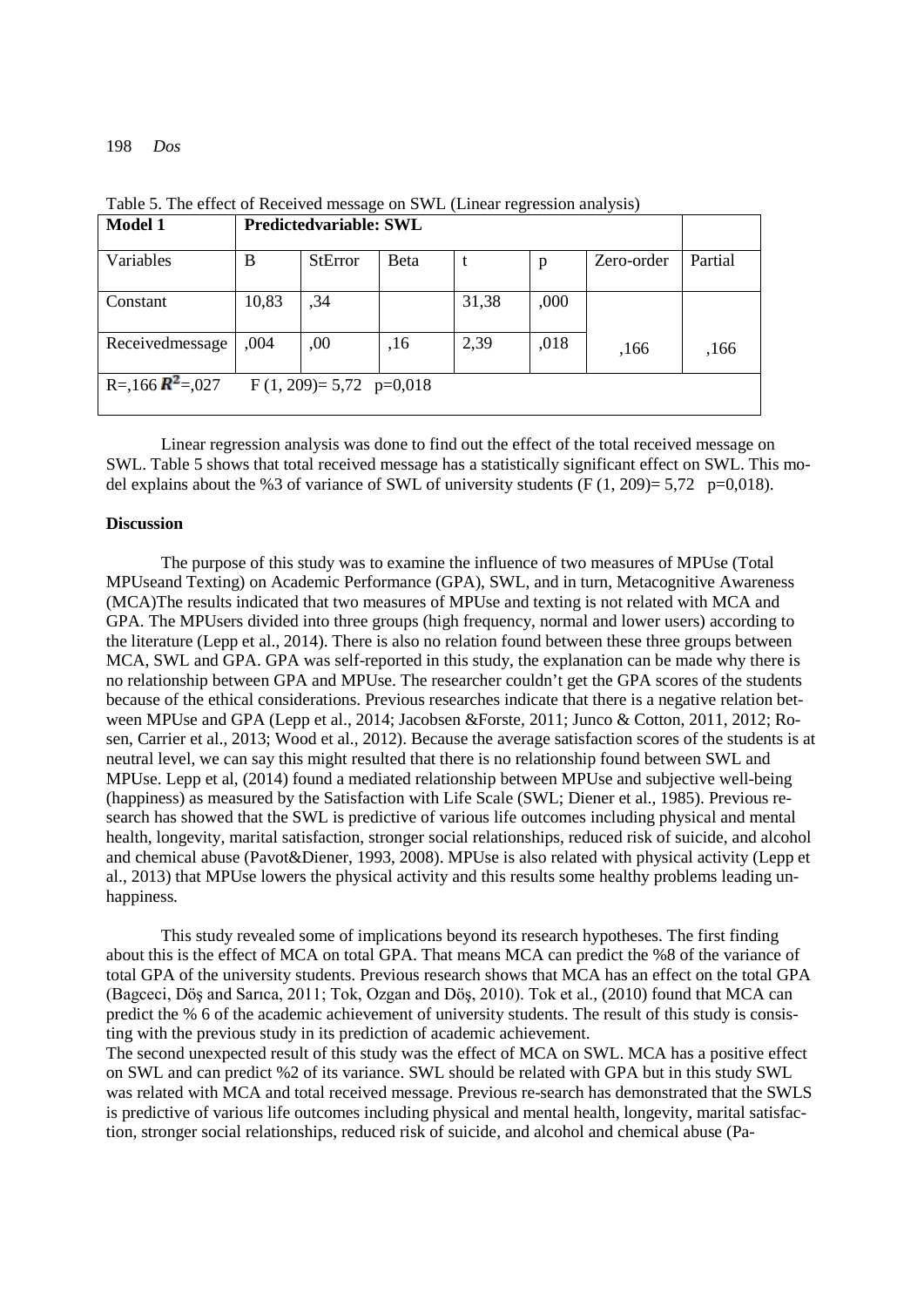vot&Diener, 1993, 2008). Also SWL is positively related with GPA and negatively related with anxiety (Lepp et al, 2014). Someone can think that MCA leads high GPA and high GPA leads SWL. But when we control the GPA there is no statistically significance between MCA and SWL.

The third finding of this study was the relation between received message and SWL. The regression analysis show that total received message can predict about the % 3 of the variance of the SWL. Lepp et al., (2014) found no statistically relationship between texting and SWL. They also found negative relation with GPA and positive relation with anxiety.

University students are using their mobile phones even at their classrooms. The main aim of this study was to explore the effect of mobile phone usage on the happiness, academic achievement and metacognitive awareness. But there was no statistically significant result between mobile phone usage and happiness, academic achievement and metacognitive awareness. This may be because mobile phones are now devices we use in our daily lives. We got used to live with these devices and not effecting our academic achievements. But this usage may lower another behavior of us such as communication and interaction capabilities, higher order thinking skills. The future studies can study this kind of relations. This study showed also that metacognitive awareness is very important for academic achievement and satisfaction with life. This study could be done in different settings with different scales or variables.

#### **REFERENCES**

- Akın, A., Abacı, R., &Çetin, B. (2007). The validity and reliability of the Turkish version of the metacognitive awareness inventory, *Educational Sciences: Theory & Practice*, 7(2), 671-678
- Bağçeci, B., Döş, B. & Sarıca, R. (2011). İlköğretim Öğrencilerinin Üstbilişsel Farkındalık Düzeyleri İle Akademik Başarısı Arasındaki İlişkinin İncelenmesi, *Mustafa Kemal Üniversitesi Sosyal Bilimler Enstitüsü Dergisi,* 8 (16), s.551-566
- Chun, M. M., Golomb, J. D., & Turk-Browne, N. B. (2011).A taxonomy of external and internal attention.*Annual Review of Psychology*, 62,73–101
- Diener, E., Emmons, R., Larsen, J., & Griffin, S. (1985). The Satisfaction with Life Scale.*Personality Assessment*, 49(1), 71–75.
- Diener, E. (2008). *Happiness: Unlocking the Mysteries of Psychological Wealth,* Wiley-Blackwell
- Doğan, T. &Totan, T. (2013).Psychometric properties of Turkish version of the Subjective Happiness Scale, *The Journal of Happiness & Well-Being* 2013, 1(1)
- Dunning, D., Johnson, K., Ehrlinger, J., and Kruger, J. (2003) Why people fail to recognize their own incompetence. *Current Directions in Psychological Science* 12, 3, 83-87.
- End, C. M., Worthman, S., Mathews, M. B. and Watterau, K. (2009). Costly Cell Phones: The Impact of Cell Phone Rings on Academic Performance, Teaching of Psychology Vol. 37, Iss. 1, 2009
- Flavell, J.H.(1979). Metacognition and cognitive monitoring: A new area of cognitive-developmental inquiry. *American Psychologist*, 34, 906-911
- Greenspun, P (2005). Mobile Phone As Home Compute[rhttp://philip.greenspun.com/business/mobile](http://philip.greenspun.com/business/mobile-phone-as-home-computer)[phone-as-home-computer](http://philip.greenspun.com/business/mobile-phone-as-home-computer)
- Jacobsen, W. C., &Forste, R. (2011). The wired generation: Academic and social outcomes of electronic media use among university students. *Cyberpsychology, Behavior, and Social Networking*, 14(5), 275–280
- Jackson, L. A., von Eye, A., Fitzgerald, H. E., Witt, E. A., & Zhao, Y. (2011). Internet use, videogame playing and cell phone use as predictors of children's body mass index (BMI), body weight,